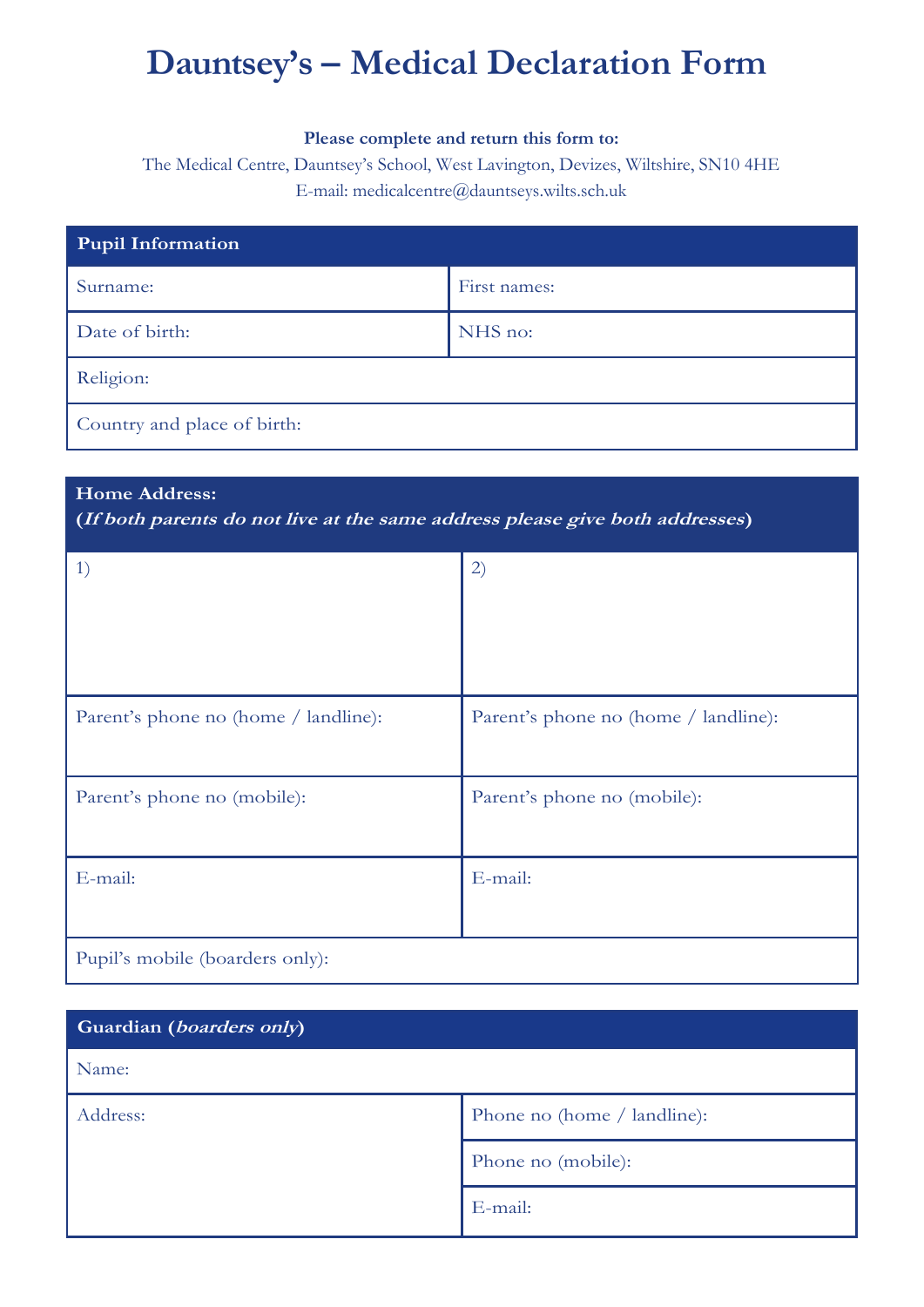| <b>Previous School</b> |  |
|------------------------|--|
|------------------------|--|

Name of school:

Address of school:

# **Pupil's Doctor**

Name of child's doctor:

Phone no:

Address:

# **If your child is NOT a British resident**

Has your child previously been resident in the UK? YES / NO

Date of arrival:

Date of leaving:

Has your child previously been registered with a UK doctor? YES / NO

Name and address:

## **General information**

Has your child ever had any illness or significant injury? YES / NO

*If yes, please give details*:

Has your child consulted a Doctor in the last 12 months for any kind of health problem? YES / NO

*If yes, please give details*: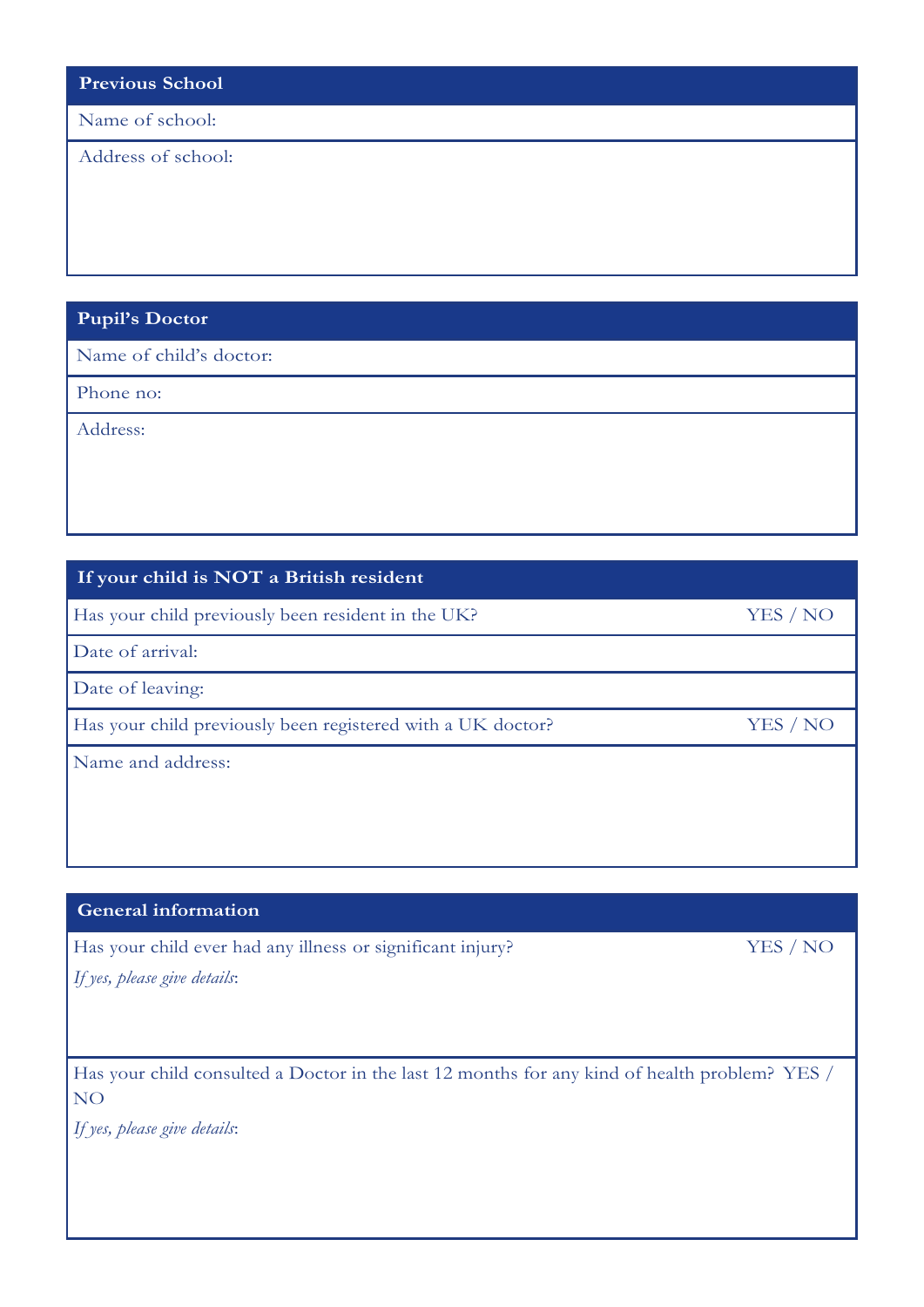| <b>General information Cont'd</b>                                                                         |          |
|-----------------------------------------------------------------------------------------------------------|----------|
| Has your child ever been treated in a hospital?                                                           | YES / NO |
| If yes, please give reasons and dates:                                                                    |          |
|                                                                                                           |          |
|                                                                                                           |          |
|                                                                                                           |          |
| Is your child currently having any medical treatment or investigation?                                    | YES / NO |
| If yes, please give details:                                                                              |          |
|                                                                                                           |          |
|                                                                                                           |          |
| Is your child taking any medication at present?                                                           | YES / NO |
| If yes, please give details:                                                                              |          |
|                                                                                                           |          |
|                                                                                                           |          |
| Is your child allergic to any medication:                                                                 | YES / NO |
| Please give details:                                                                                      |          |
|                                                                                                           |          |
|                                                                                                           |          |
| How many days' absence from school through illness or treatment has your child had in the last 12 months? |          |
| Please give reasons for any absence:                                                                      |          |
|                                                                                                           |          |
|                                                                                                           |          |
|                                                                                                           |          |
| Is your child registered as disabled?                                                                     | YES / NO |
| If yes, please give details of the disability:                                                            |          |
|                                                                                                           |          |
|                                                                                                           |          |
| Does your child have any hearing problems?                                                                | YES / NO |
| If yes, please give details:                                                                              |          |
|                                                                                                           |          |
|                                                                                                           |          |
|                                                                                                           |          |
|                                                                                                           |          |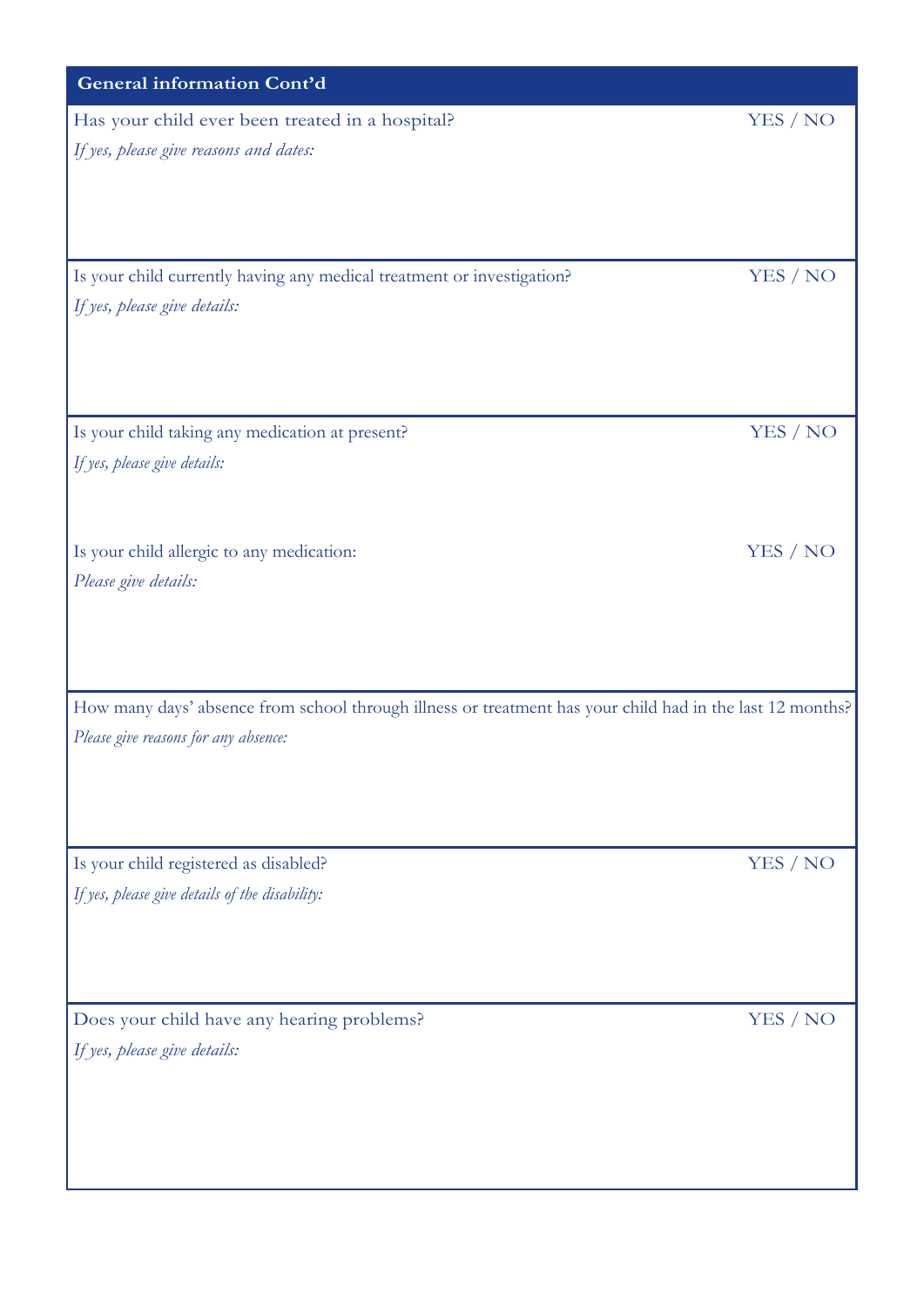Has your child ever suffered from any mental/emotional illness, psychological or psychiatric problem, including depression, anxiety, obsessive-compulsive disorder, self-harm or eating issues? YES / NO

*If yes, please give details*:

Has your child ever had any previous counselling or therapy? YES / NO *If yes, please give details*:

| Immunisations - Has your child received any of the following vaccinations? |      |                            |      |                           |      |
|----------------------------------------------------------------------------|------|----------------------------|------|---------------------------|------|
|                                                                            | Date |                            | Date |                           | Date |
| Last Diphtheria                                                            |      | Last Tetanus               |      | Last Polio                |      |
| MMR <sub>1</sub>                                                           |      | <b>Yellow Fever</b>        |      | Mengivac                  |      |
| MMR <sub>2</sub>                                                           |      | <b>BCG</b>                 |      | Typhoid                   |      |
| Men. C                                                                     |      | Hepatitis A                |      | Covid 1                   |      |
| HPV <sub>1</sub>                                                           |      | Hepatitis B                |      | Covid 2                   |      |
| HPV <sub>2</sub>                                                           |      | Men. ACWY                  |      | Covid 3                   |      |
| Rabies                                                                     |      | Encephalitis -<br>Japanese |      | Tickborne<br>Encephalitis |      |
| Pertussis<br>(whooping cough)                                              |      |                            |      |                           |      |

| Does your child suffer from any of the following?<br>If yes, please give details below: |          |                        |          |
|-----------------------------------------------------------------------------------------|----------|------------------------|----------|
| Asthma                                                                                  | YES / NO | Bone or joint problems | YES / NO |
| <b>Eczema</b>                                                                           | YES / NO | Hearing problems       | YES / NO |
| Hay Fever                                                                               | YES / NO | Migraines              | YES / NO |
| Frequent sore throats                                                                   | YES / NO | Anxiety problems       | YES / NO |
| Eating disorders                                                                        | YES / NO | Self Harm              | YES / NO |
| Long covid                                                                              | YES / NO |                        |          |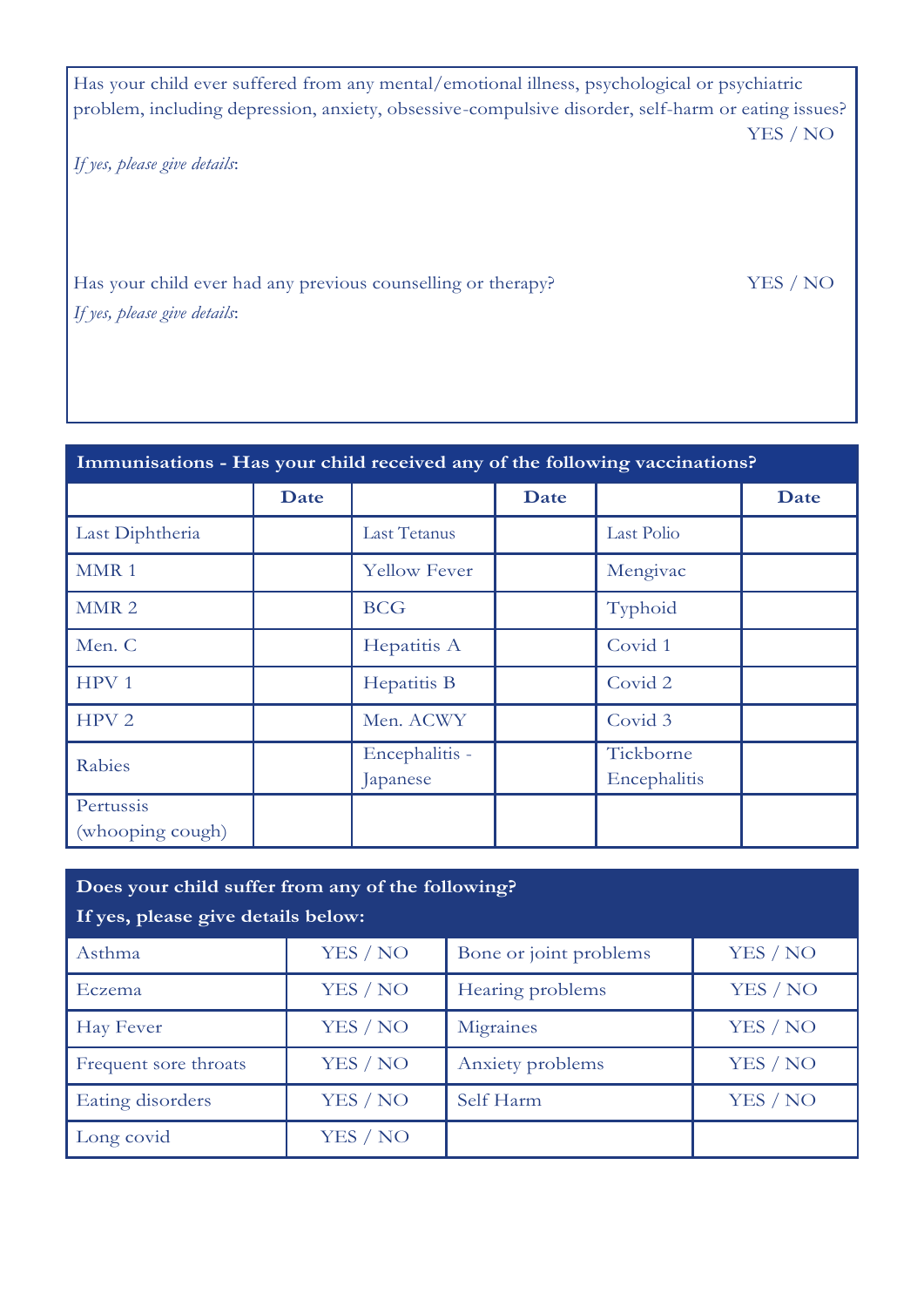Does your child have any known allergies? YES / NO *If yes, please give details*:

Does your child have any dietary requirements? YES / NO *If yes, please give details*:

**Eyesight (boarders only)**

Are glasses/contact lenses worn? YES / NO

Date of last eye test:

Colour vision test:

Would you like your child to be registered with an optician in Devizes and appointments made through the school?\* YES / NO

### **Dental Care (boarders only)**

If you do not wish your child to continue with your family Dentist, we can register him/her with a practice in Devizes.\*

I would like to have my child registered with an NHS dental practice in Devizes

YES / NO

\*Dental and Optical appointments*: for boarding pupils we ask that routine dental, orthodontic and optical care appointments are arranged during school holidays. Emergency appointments will be arranged by the Medical Centre.*

| I agree to my child being registered with the school doctor (boarders only) |          |
|-----------------------------------------------------------------------------|----------|
| The School surgery is: Lansdowne Surgery, Waiblingen Way, Devizes           | YES / NO |
| SN <sub>10</sub> 2BU. Phone: 01380 722278                                   |          |

I agree that I will notify the school if there are any changes in my child's medical conditions. In the event of an emergency, I agree to the school to act in loco parentis for any emergency procedure deemed necessary by the Consulting Physician.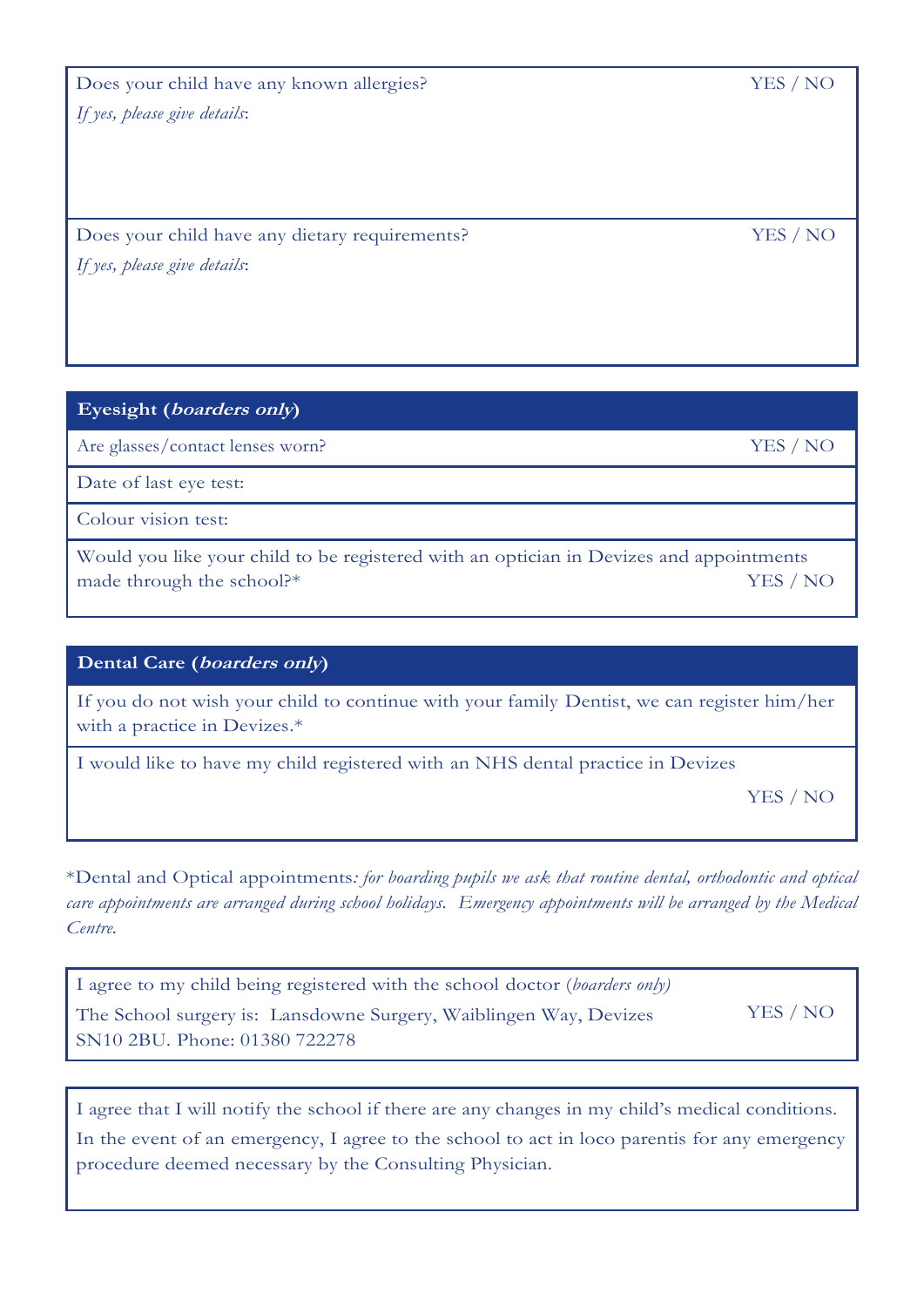| Child's name:  |       |
|----------------|-------|
| Parent's name: |       |
| Signed:        | Date: |

# **MEDICAL DECLARATION CONFIRMATION**

I confirm that within the Application Form and this document I have disclosed all known medical issues and I am willing for this declaration to be shared with the medical staff at Dauntsey's prior to my child's admission. I accept where a failure to disclose medical conditions results in additional medical care having to be provided by the school, I will be liable for the costs incurred. I understand that failure to disclose individual circumstances requested in this form could result in the withdrawal of a place.

| Signature of parent:    |  |
|-------------------------|--|
| Please also print name: |  |
| Date of signing:        |  |

#### **EMERGENCY OPERATIONS OR IMMEDIATE TREATMENT**

In the event of such cases the school will contact parents/guardians immediately to obtain permission for an anesthetic/operation to be carried out. If the parents/ guardians cannot be reached, the danger of waiting can be overcome if the school has the parents' agreement and consent in advance to give permission in their place.

| I do / do not give my permission |  |
|----------------------------------|--|
| Signature of parent:             |  |
| Please also print name:          |  |
| Date of signing:                 |  |